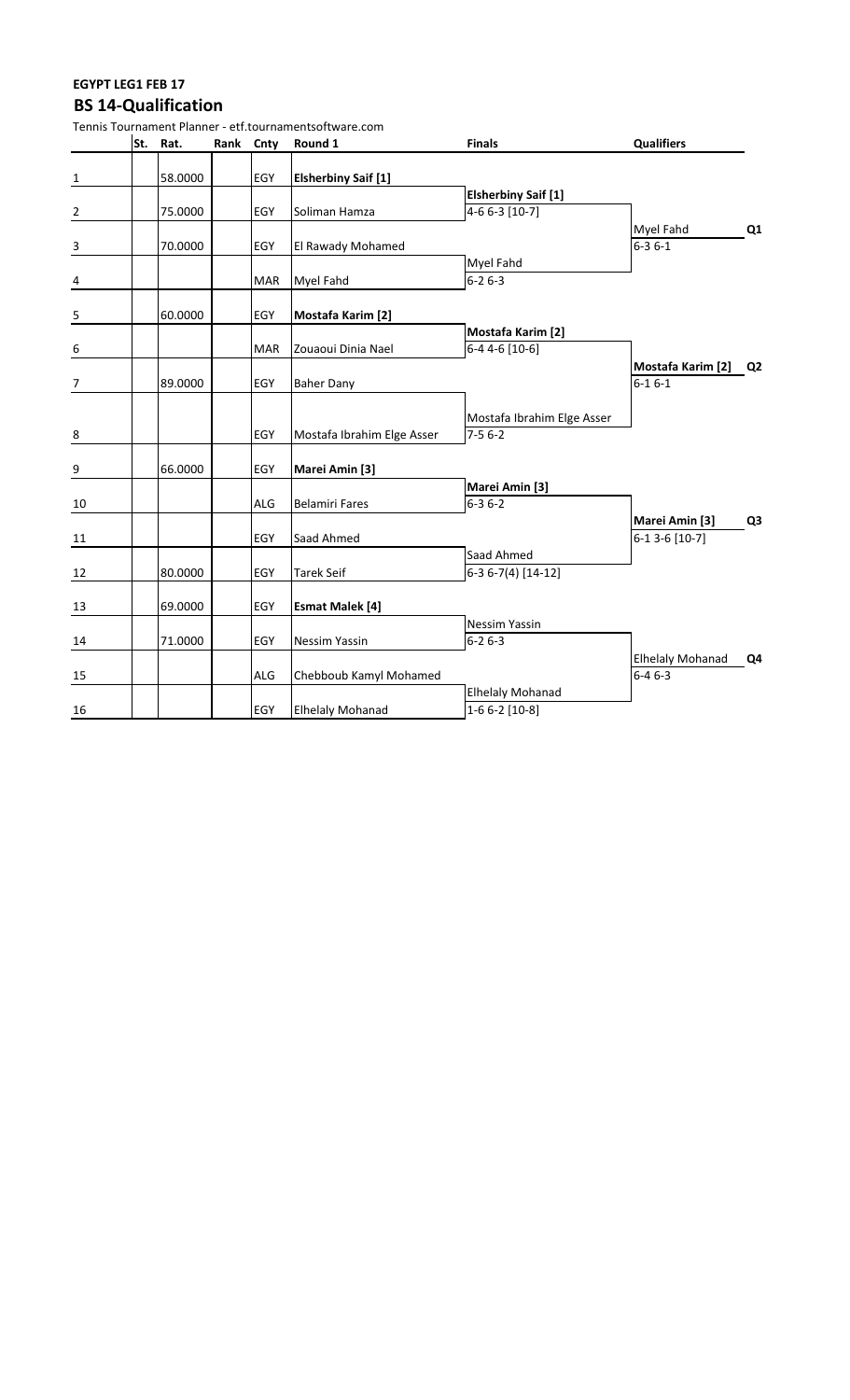#### **EGYPT LEG1 FEB 17 BS 14-Main Draw**

**BS 14 - Position 17-32**<br> **St.** Rat. Rank

|             |     |         |           |     | Tennis Tournament Planner - etf.tournamentsoftware.com |                                            |                                               |                        |                                    |                                    |
|-------------|-----|---------|-----------|-----|--------------------------------------------------------|--------------------------------------------|-----------------------------------------------|------------------------|------------------------------------|------------------------------------|
|             | St. | Rat.    | Rank Cnty |     | Round 1                                                | Round 2                                    | Quarterfinals                                 | Semifinals             | Final                              | Winner                             |
| 1           |     | L.0000  |           | EGY | Reda Ezza Eyad [1]                                     |                                            |                                               |                        |                                    |                                    |
| $\mathbf 2$ |     | 41.0000 |           | EGY | Tarek Ismail                                           | Reda Ezza Eyad [1]<br>$6 - 06 - 1$         |                                               |                        |                                    |                                    |
|             |     |         |           |     |                                                        |                                            | Reda Ezza Eyad [1]                            |                        |                                    |                                    |
| 3           |     | 21.0000 |           | EGY | Edward Jonathan                                        |                                            | $6 - 36 - 1$                                  |                        |                                    |                                    |
|             | wc  | 55.0000 |           | ALG | Ghouli Nacer Abdelmohaymen                             | Ghouli Nacer Abdelmohaymen<br>$6 - 16 - 1$ |                                               |                        |                                    |                                    |
|             |     |         |           |     |                                                        |                                            |                                               | Reda Ezza Eyad [1]     |                                    |                                    |
| 5           |     | 23.0000 |           | EGY | Abass Amr                                              | Harb Mostafa                               |                                               | $6 - 26 - 2$           |                                    |                                    |
| 6           |     | 26.0000 |           | EGY | Harb Mostafa                                           | $6 - 16 - 1$                               |                                               |                        |                                    |                                    |
|             |     |         |           | MAR | Myel Fahd                                              |                                            | Mostafa Seifeldeen [7]<br>$6 - 36 - 3$        |                        |                                    |                                    |
|             |     |         |           |     |                                                        | Mostafa Seifeldeen [7]                     |                                               |                        |                                    |                                    |
| 8           |     | 10.0000 |           | EGY | Mostafa Seifeldeen [7]                                 | $6 - 16 - 3$                               |                                               |                        |                                    |                                    |
| 9           |     | 5.0000  |           | EGY | <b>Tarek Abbes Mohamed [4]</b>                         |                                            |                                               |                        | Reda Ezza Eyad [1]<br>$6 - 16 - 3$ |                                    |
|             |     |         |           |     |                                                        | <b>Tarek Abbes Mohamed [4]</b>             |                                               |                        |                                    |                                    |
| 10          |     | 30.0000 |           | EGY | Youssef Youssef                                        | $7 - 56 - 3$                               | Cherkaoui Mehdi                               |                        |                                    |                                    |
| $11\,$      | WC  |         |           | MAR | Cherkaoui Mehdi                                        |                                            | $6-02-6$ [10-6]                               |                        |                                    |                                    |
| 12          | wc  |         |           | EGY | Sherif Yahia                                           | Cherkaoui Mehdi<br>$6 - 36 - 0$            |                                               |                        |                                    |                                    |
|             |     |         |           |     |                                                        |                                            |                                               | Cherkaoui Mehdi        |                                    |                                    |
| 13          |     | 42.0000 |           | EGY | Abouelenein Hamza                                      |                                            |                                               | $6 - 46 - 4$           |                                    |                                    |
| $14\,$      |     | 60.0000 |           | EGY | Mostafa Karim                                          | Mostafa Karim<br>$6 - 46 - 1$              |                                               |                        |                                    |                                    |
|             |     |         |           |     |                                                        |                                            | Rosa Edilson Jose De Arau [5]                 |                        |                                    |                                    |
| 15          |     | 18.0000 |           | EGY | Elaraby Hashem                                         | Rosa Edilson Jose De Arau [5]              | $6-42-0$ Ret.                                 |                        |                                    |                                    |
| 16          |     | 7.0000  |           | MOZ | Rosa Edilson Jose De Arau [5]                          | $2 - 6 - 4 [13 - 11]$                      |                                               |                        |                                    |                                    |
| 17          |     | 12.0000 |           | EGY | Soliman Ali [8]                                        |                                            |                                               |                        |                                    | Reda Ezza Eyad [1]<br>$6 - 46 - 3$ |
|             |     |         |           |     |                                                        | Ehab Marwan                                |                                               |                        |                                    |                                    |
| 18          |     | 35.0000 |           | EGY | Ehab Marwan                                            | $6 - 36 - 2$                               |                                               |                        |                                    |                                    |
| 19          | WC  |         |           | EGY | El Salawy Karim                                        |                                            | Ehab Marwan<br>$6 - 26 - 0$                   |                        |                                    |                                    |
|             |     |         |           |     |                                                        | El Salawy Karim                            |                                               |                        |                                    |                                    |
| 20          |     | 53.0000 |           | LBA | Ben Atayga Abdulrahman                                 | $6 - 16 - 2$                               |                                               | Ahmad Wageh Yassin [3] |                                    |                                    |
| 21          |     | 43.0000 |           | EGY | <b>Bebars Karim</b>                                    |                                            |                                               | 6-2 4-6 [10-3]         |                                    |                                    |
| 22          |     | 66.0000 |           | EGY | Marei Amin                                             | Marei Amin<br>$6 - 26 - 3$                 |                                               |                        |                                    |                                    |
|             |     |         |           |     |                                                        |                                            | Ahmad Wageh Yassin [3]                        |                        |                                    |                                    |
| 23          |     | 28.0000 |           | MOZ | Sigauque Eric Patric Benedict                          |                                            | $6 - 26 - 1$                                  |                        |                                    |                                    |
| 24          |     | 3.0000  |           | EGY | Ahmad Wageh Yassin [3]                                 | Ahmad Wageh Yassin [3]<br>$6 - 26 - 3$     |                                               |                        |                                    |                                    |
|             |     |         |           |     |                                                        |                                            |                                               |                        | Missoum Ali [2]                    |                                    |
| 25          |     | 8.0000  |           | EGY | Cherif Elnomrosy [6]                                   | <b>Cherif Elnomrosy</b> [6]                |                                               |                        | $6 - 16 - 3$                       |                                    |
| 26          |     | 44.0000 |           | ALG | Meghari Yacine                                         | $6 - 26 - 0$                               |                                               |                        |                                    |                                    |
| 27          |     | 33.0000 |           | EGY | Amer Hassan                                            |                                            | <b>Cherif Elnomrosy</b> [6]<br>4-6 6-3 [10-8] |                        |                                    |                                    |
|             |     |         |           |     |                                                        | <b>Farghaly Bahgat</b>                     |                                               |                        |                                    |                                    |
| 28          |     | 46.0000 |           | EGY | <b>Farghaly Bahgat</b>                                 | $6 - 36 - 3$                               |                                               | Missoum Ali [2]        |                                    |                                    |
| 29          |     | 39.0000 |           | EGY | El-Hamamy Mohamed                                      |                                            |                                               | $7 - 56 - 0$           |                                    |                                    |
|             |     |         |           |     |                                                        | El-Hamamy Mohamed                          |                                               |                        |                                    |                                    |
| 30          |     | 25.0000 |           | EGY | El-Gendy Zeyad                                         | $6 - 06 - 1$                               | Missoum Ali [2]                               |                        |                                    |                                    |
| 31          | Ò   |         |           | EGY | <b>Elhelaly Mohanad</b>                                |                                            | $6 - 06 - 0$                                  |                        |                                    |                                    |
| 32          |     | 2.0000  |           | MAR | Missoum Ali [2]                                        | Missoum Ali [2]<br>$6 - 06 - 0$            |                                               |                        |                                    |                                    |
|             |     |         |           |     |                                                        |                                            |                                               |                        |                                    |                                    |
|             |     |         |           |     |                                                        |                                            |                                               | Position 3-4           | Cherkaoui Mehdi                    |                                    |
|             |     |         |           |     |                                                        |                                            |                                               |                        | Ahmad Wageh Yassin [3]             | Cherkaoui Mehdi<br>$4 - 25 - 3$    |
|             |     |         |           |     |                                                        |                                            |                                               |                        |                                    |                                    |
|             |     |         |           |     |                                                        |                                            |                                               |                        |                                    |                                    |

**BS 14 - Position 5-16**<br>**St.** Rat. Rank St. Rat. Rank Cnty Round 1 Round 2 Quarterfinals Semifinals Final Winner **Position 5-8 Mostafa Seifeldeen [7] Rosa Edilson Jose De Arau [5] Rosa Edilson Jose De Arau [5]** 0-3 Ret. **Rosa Edilson Jose De Arau [5]**  Ehab Marwan **Cherif Elnomrosy [6]**<br>4-2 3-5 [10-5] **Cherif Elnomrosy [6] Position 7-8 Mostafa Seifeldeen [7]**  Ehab Marwan Not Played **Position 9-16 Ghouli Nacer Abdelmohayment** Ghouli Nacer Abdelmohaymen Harb Mostafa **Tarek Abbes Mohamed [4] Tarek Abbes Mohamed [4] Tarek Abbes Mohamed [4]**  Bye **Tarek Abbes Mohamed [4]**  El Salawy Karim Marei Amin Not Played Farghaly Bahgat Farghaly Bahgat Farghaly Bahgat<br>4-04-1 El-Hamamy Moha **Position 11-12 Ghouli Nacer Abdelmohayment** Ghouli Nacer Abdelmohaymen Bye **Position 13-16 Harb Mostafa** Harb Mostafa Bye ot Played **El-Hamamy Moh** El-Hamamy Mohamed Bye **Position 15-16** Bye

St. Rat. Rank Cnty Round 1 Round 2 Quarterfinals Semifinals Final Winner **Position 17-24 Tarek Ismail** Tarek Ismail<br>1-4 5-3 [10-3] Edward Jonathan Tarek Ismai<br>4-0 5-4(4) Abass Amr Myel Fahd<br>5-3 4-0 Myel Fahd Elaraby Hashe<br>3-0 Ret. Youssef Youssef 3-0 Ret. Youssef Youssef Sherif Yahia Elaraby<br>4-04-2 Abouelenein Hamza Elaraby Hashen<br>4-0 5-3 Elaraby Hashem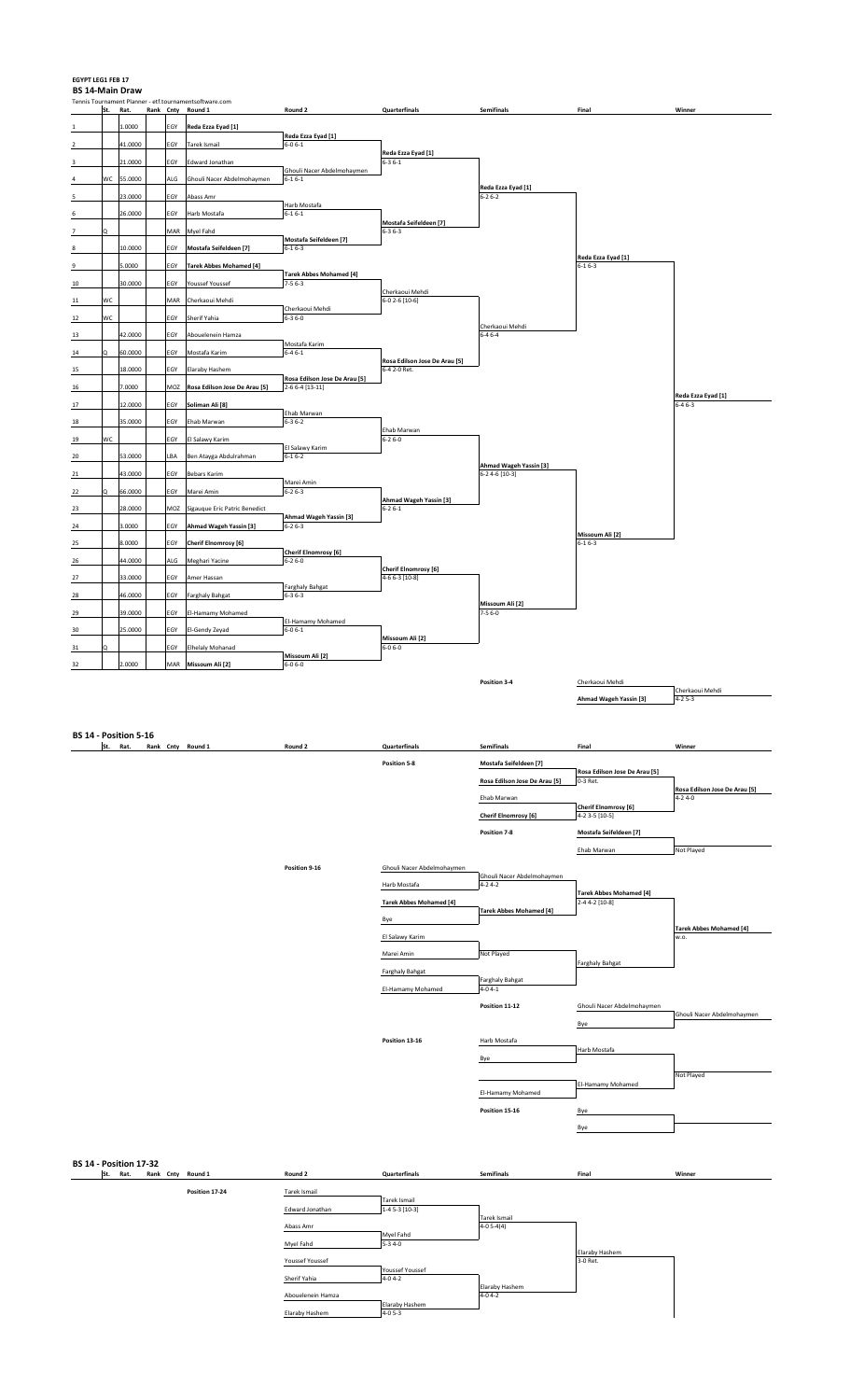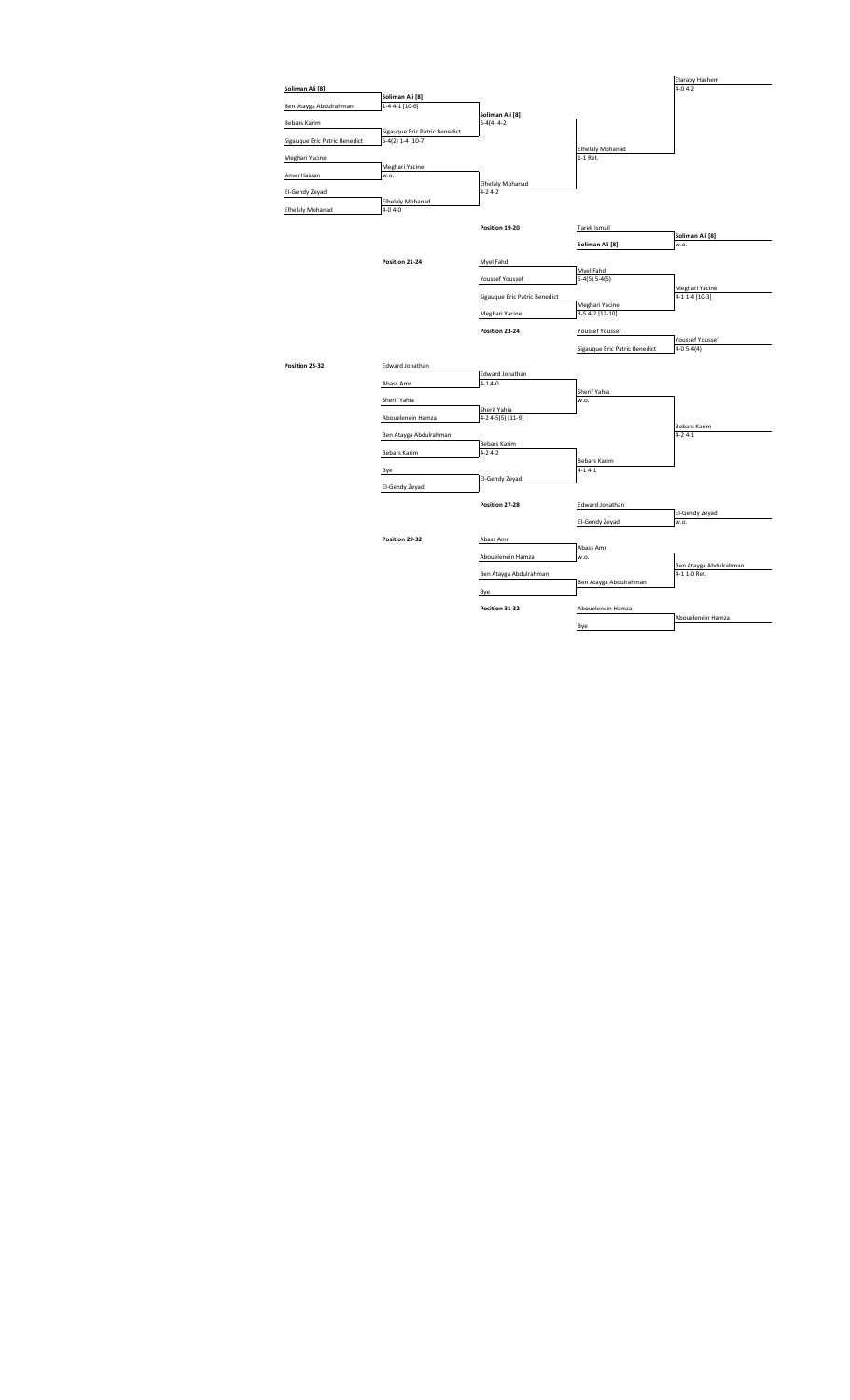# **EGYPT LEG1 FEB 17**

**BD 14-Main Draw**<br>Tennis Tournament Planner

|    |  |               |            | Tennis Tournament Planner - etf.tournamentsoftware.com |                             |                      |                             |                 |
|----|--|---------------|------------|--------------------------------------------------------|-----------------------------|----------------------|-----------------------------|-----------------|
|    |  | St. Rat. Rank | Cnty       | Round 1                                                | <b>Quarterfinals</b>        | <b>Semifinals</b>    | Final                       | Winner          |
|    |  |               | EGY        | <b>Cherif Elnomrosy [1]</b>                            |                             |                      |                             |                 |
| 1  |  |               | EGY        | Reda Ezza Eyad                                         | <b>Cherif Elnomrosy [1]</b> |                      |                             |                 |
|    |  |               | EGY        | El-Hamamy Mohamed                                      | Reda Ezza Eyad              |                      |                             |                 |
| 2  |  |               | EGY        | Youssef Youssef                                        | $6 - 36 - 1$                | Cherif Elnomrosy [1] |                             |                 |
|    |  |               | EGY        | <b>Bebars Karim</b>                                    |                             | Reda Ezza Eyad       |                             |                 |
| 3  |  |               | EGY        | <b>Tarek Abbes Mohamed</b>                             | <b>Bebars Karim</b>         | $6 - 26 - 3$         |                             |                 |
|    |  |               | LBA        | Ben Atayga Abdulrahman                                 | Tarek Abbes Mohamed         |                      |                             |                 |
| 4  |  |               | EGY        | Harb Mostafa                                           | $6 - 26 - 0$                |                      | <b>Cherif Elnomrosy [1]</b> |                 |
|    |  |               | MOZ        | Rosa Edilson Jose De Arau [3]                          |                             |                      | Reda Ezza Eyad              |                 |
| 5  |  |               | MOZ        | <b>Sigauque Eric Patric Benedict</b>                   | Edward Jonathan             |                      | $6 - 16 - 1$                |                 |
|    |  |               | EGY        | <b>Edward Jonathan</b>                                 | Tarek Ismail                |                      |                             |                 |
| 6  |  |               | EGY        | <b>Tarek Ismail</b>                                    | 1-6 7-6(6) [10-1]           | Edward Jonathan      |                             |                 |
|    |  |               | MAR        | Myel Fahd                                              |                             | Tarek Ismail         |                             |                 |
| 7  |  |               | <b>MAR</b> | Zouaoui Dinia Nael                                     | Abouelenein Hamza           | 7-5 4-6 [10-7]       |                             |                 |
|    |  |               | EGY        | Abouelenein Hamza                                      | Farghaly Bahgat             |                      |                             |                 |
| 8  |  |               | EGY        | Farghaly Bahgat                                        | 2-6 6-2 [12-10]             |                      |                             | Cherkaoui Mehdi |
|    |  |               | EGY        | El Rawady Mohamed                                      |                             |                      |                             | Missoum Ali     |
| 9  |  |               | EGY        | <b>Elsherbiny Saif</b>                                 | Ghouli Nacer Abdelmohaymen  |                      |                             | $6-17-6(2)$     |
|    |  |               | <b>ALG</b> | Ghouli Nacer Abdelmohaymen                             | Meghari Yacine              |                      |                             |                 |
| 10 |  |               | ALG        | Meghari Yacine                                         | 2-6 6-0 [10-6]              | Ehab Marwan          |                             |                 |
|    |  |               | EGY        | Ehab Marwan                                            |                             | Elaraby Hashem       |                             |                 |
| 11 |  |               | EGY        | Elaraby Hashem                                         | Ehab Marwan                 | $6 - 36 - 2$         |                             |                 |
|    |  |               | EGY        | Amer Hassan [4]                                        | Elaraby Hashem              |                      |                             |                 |
| 12 |  |               | EGY        | Soliman Ali                                            | $6-7(4) 6-2 [10-3]$         |                      | Cherkaoui Mehdi             |                 |
|    |  |               | <b>MAR</b> | Cherkaoui Mehdi                                        |                             |                      | Missoum Ali                 |                 |
| 13 |  |               | <b>MAR</b> | Missoum Ali                                            | Cherkaoui Mehdi             |                      | $6 - 26 - 3$                |                 |
|    |  |               | EGY        | Abass Amr                                              | Missoum Ali                 |                      |                             |                 |
| 14 |  |               | EGY        | El-Gendy Zeyad                                         | $6 - 16 - 0$                | Cherkaoui Mehdi      |                             |                 |
|    |  |               | EGY        | <b>Elhelaly Mohanad</b>                                |                             | Missoum Ali          |                             |                 |
| 15 |  |               | EGY        | Mostafa Karim                                          | Ahmad Wageh Yassin [2]      | $7-6(1) 6-1$         |                             |                 |
|    |  |               | EGY        | Ahmad Wageh Yassin [2]                                 | <b>Mostafa Seifeldeen</b>   |                      |                             |                 |
| 16 |  |               | EGY        | <b>Mostafa Seifeldeen</b>                              | $6 - 46 - 2$                |                      |                             |                 |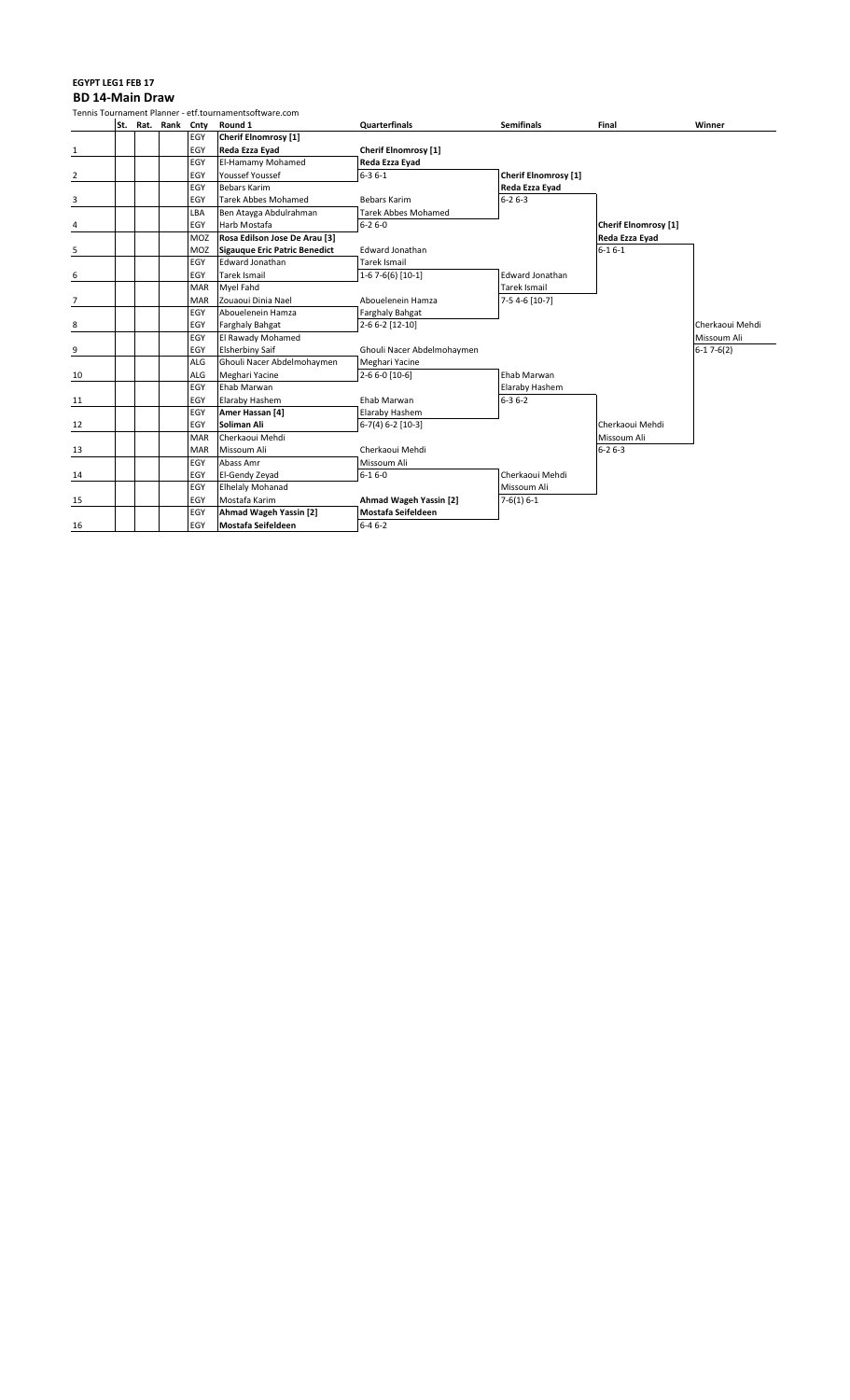### **EGYPT LEG1 FEB 17 GS 14-qualification**

| Tennis Tournament Planner - etf.tournamentsoftware.com |  |          |           |            |                           |                                           |                                           |                |  |  |
|--------------------------------------------------------|--|----------|-----------|------------|---------------------------|-------------------------------------------|-------------------------------------------|----------------|--|--|
|                                                        |  | St. Rat. | Rank Cnty |            | Round 1                   | <b>Finals</b>                             | <b>Qualifiers</b>                         |                |  |  |
| $\mathbf{1}$                                           |  | 72.0000  |           | <b>EGY</b> | Keshk Maryam [1]          |                                           |                                           |                |  |  |
| $\overline{2}$                                         |  |          |           | <b>EGY</b> | Hani Hanna Leila          | Hani Hanna Leila<br>5-0 Ret.              |                                           |                |  |  |
| $\overline{3}$                                         |  |          |           | <b>EGY</b> | Allam Farida              |                                           | Saad Sara Tarek Abdelaziz<br>$6 - 36 - 2$ | Q1             |  |  |
| $\frac{4}{1}$                                          |  |          |           | <b>EGY</b> | Saad Sara Tarek Abdelaziz | Saad Sara Tarek Abdelaziz<br>$6 - 16 - 1$ |                                           |                |  |  |
| $\overline{\mathbf{5}}$                                |  | 81.0000  |           | EGY        | <b>Mokhles Hana [2]</b>   |                                           |                                           |                |  |  |
|                                                        |  |          |           | <b>ALG</b> | lachourane Nora           | <b>Mokhles Hana [2]</b><br>$6 - 16 - 1$   |                                           |                |  |  |
| $\begin{array}{c} 6 \end{array}$                       |  |          |           |            |                           |                                           | Eid Haya                                  | Q <sub>2</sub> |  |  |
| $\overline{7}$                                         |  |          |           | <b>EGY</b> | Hassan Wateen             |                                           | $6 - 16 - 3$                              |                |  |  |
| $\,$ 8 $\,$                                            |  | 89.0000  |           | EGY        | Eid Haya                  | Eid Haya<br>$7-54-6$ [10-7]               |                                           |                |  |  |
| 9                                                      |  | 83.0000  |           | <b>EGY</b> | Zeina Elgerby [3]         |                                           |                                           |                |  |  |
| 10                                                     |  |          |           | <b>EGY</b> | Fady Marla                | Zeina Elgerby [3]<br>$6 - 26 - 0$         |                                           |                |  |  |
| 11                                                     |  | 88.0000  |           | <b>EGY</b> | Gouda Lara                |                                           | Mouchrek Lina<br>$7-56-1$                 | Q <sub>3</sub> |  |  |
| 12                                                     |  |          |           | <b>MAR</b> | Mouchrek Lina             | Mouchrek Lina<br>$6 - 06 - 0$             |                                           |                |  |  |
| 13                                                     |  | 86.0000  |           | EGY        | Dessouky Sara [4]         |                                           |                                           |                |  |  |
| 14                                                     |  |          |           | EGY        | Kareem Youssef Retaj      | Dessouky Sara [4]<br>$6 - 36 - 2$         |                                           |                |  |  |
| 15                                                     |  |          |           | <b>EGY</b> | Ibrahim Elsheikh Jana     |                                           | Ibrahim Elsheikh Jana<br>0-0 Ret.         | Q4             |  |  |
| 16                                                     |  |          |           | MAR        | Sebbar Ghita              | Ibrahim Elsheikh Jana<br>$6 - 46 - 2$     |                                           |                |  |  |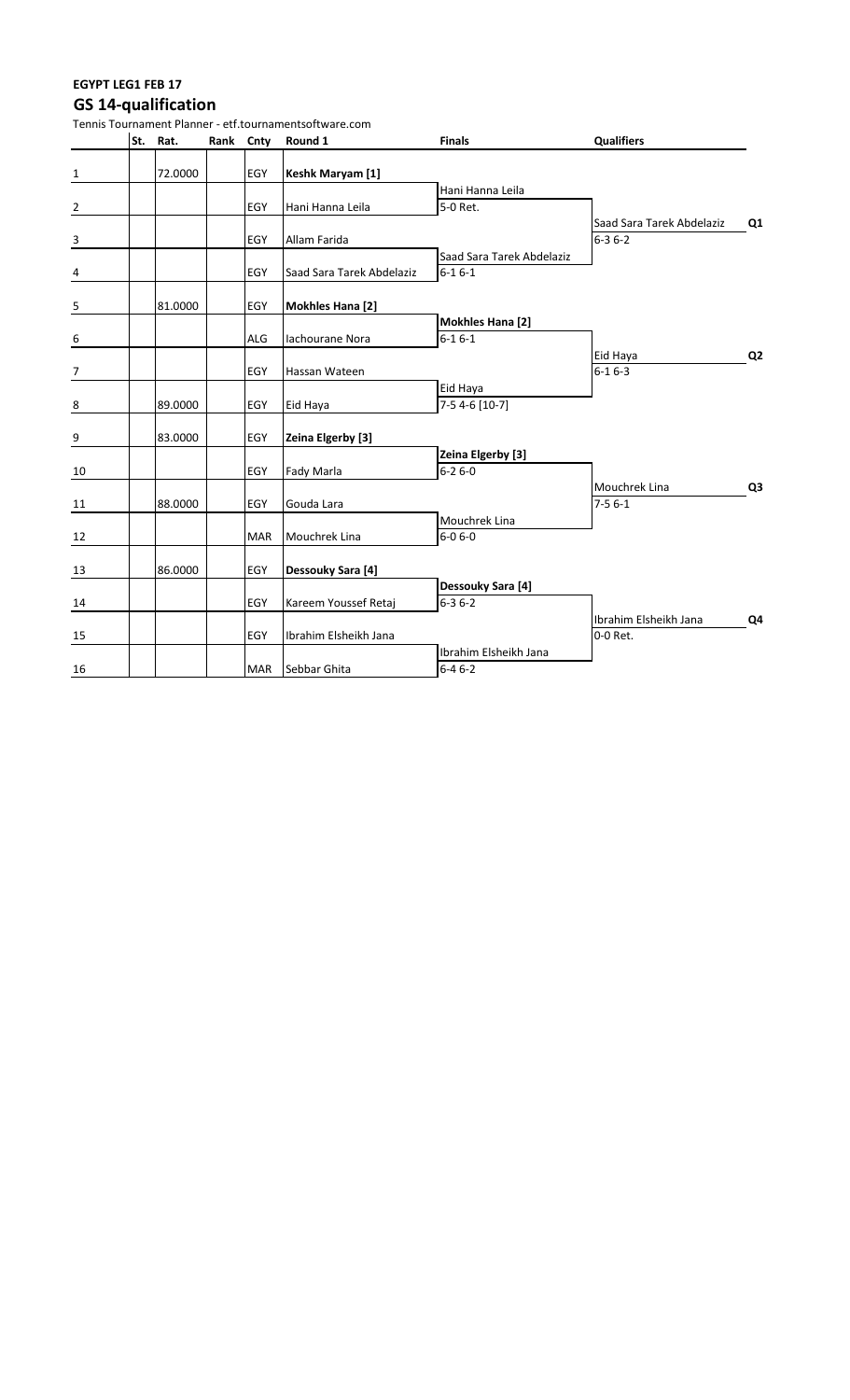| <b>EGYPT LEG1 FEB 17</b><br>GS 14-Main Draw<br>Tennis Tournament Planner - etf.tournamentsoftware.com |          |                    |  |            |                                                     |                                                        |                                                       |                                                       |                                        |                                                 |  |
|-------------------------------------------------------------------------------------------------------|----------|--------------------|--|------------|-----------------------------------------------------|--------------------------------------------------------|-------------------------------------------------------|-------------------------------------------------------|----------------------------------------|-------------------------------------------------|--|
|                                                                                                       | St. Rat. |                    |  |            | Rank Cnty Round 1                                   | Round 2                                                | Quarterfinals                                         | Semifinals                                            | Final                                  | Winner                                          |  |
| $\overline{1}$                                                                                        |          | 3.0000             |  | EGY        | Hassan Asaad Hassan Abdalla Farah [1]               |                                                        |                                                       |                                                       |                                        |                                                 |  |
| $\overline{\mathbf{z}}$                                                                               | Q        | 89.0000            |  | EGY        | Eid Haya                                            | Hassan Asaad Hassan Abdalla Farah [1]<br>$6 - 0 6 - 2$ |                                                       |                                                       |                                        |                                                 |  |
| 3                                                                                                     |          | 26.0000            |  | EGY        | Yasser Joudy                                        |                                                        | Hassan Asaad Hassan Abdalla Farah [1]<br>$6 - 46 - 2$ |                                                       |                                        |                                                 |  |
|                                                                                                       |          | 27.0000            |  | EGY        | Ahmed Noureldine Tala                               | Yasser Joudy<br>$6 - 0 6 - 1$                          |                                                       |                                                       |                                        |                                                 |  |
| 5                                                                                                     |          | 65.0000            |  | EGY        | <b>Elbialy Laila</b>                                |                                                        |                                                       | Hassan Asaad Hassan Abdalla Farah [1]<br>$6 - 16 - 1$ |                                        |                                                 |  |
| 6                                                                                                     |          |                    |  | EGY        | Hani Hanna Leila                                    | Hani Hanna Leila<br>$3-66-2$ [13-11]                   | Saad Sara Tarek Abdelaziz                             |                                                       |                                        |                                                 |  |
| 7                                                                                                     | o        |                    |  | EGY        | Saad Sara Tarek Abdelaziz                           | Saad Sara Tarek Abdelaziz                              | $6 - 26 - 2$                                          |                                                       |                                        |                                                 |  |
| 8                                                                                                     |          | 13.0000            |  | EGY        | Elmashad Jina [7]                                   | $6 - 16 - 0$                                           |                                                       |                                                       | Judy Tawela [3]                        |                                                 |  |
| 9<br>$10\,$                                                                                           |          | 5.0000<br>60.0000  |  | EGY<br>EGY | Judy Tawela [3]<br>Abdel Aziz Kenzy                 | Judy Tawela [3]<br>$6-16-1$                            |                                                       |                                                       | 3-6 6-2 [10-8]                         |                                                 |  |
| 11                                                                                                    | o        |                    |  | EGY        | Ibrahim Elsheikh Jana                               | Amr Hana                                               | Judy Tawela [3]<br>$6 - 16 - 2$                       |                                                       |                                        |                                                 |  |
| 12                                                                                                    |          | 35.0000            |  | EGY        | Amr Hana                                            | $6-46-3$                                               |                                                       | Judy Tawela [3]                                       |                                        |                                                 |  |
| $13\,$                                                                                                | wc       |                    |  | MAR        | Achouri Wassila                                     | Achouri Wassila                                        |                                                       | $6 - 26 - 2$                                          |                                        |                                                 |  |
| 14<br>15                                                                                              |          | 32.0000<br>52.0000 |  | EGY<br>EGY | Hassan Jailan<br>Radwan Haya                        | $1-66-3$ [10-3]                                        | Achouri Wassila<br>$7-56-4$                           |                                                       |                                        |                                                 |  |
| 16                                                                                                    |          | 11.0000            |  | EGY        | Mohamed El-Gendy Malika [5]                         | Mohamed El-Gendy Malika [5]<br>$6 - 36 - 1$            |                                                       |                                                       |                                        | Judy Tawela [3]                                 |  |
| $17\,$                                                                                                |          | 12.0000            |  | EGY        | Abass Menna [6]                                     | Abass Menna [6]                                        |                                                       |                                                       |                                        | $7-6(5) 6-0$                                    |  |
| $18\,$                                                                                                | wc<br>ш  | 86.0000            |  | ALG        | Douadi Dyna Alaa                                    | $7-6(5) 6-2$                                           | Yasser Haya                                           |                                                       |                                        |                                                 |  |
| 19<br>20                                                                                              |          | 23.0000            |  | EGY<br>EGY | Dessouky Sara<br>Yasser Haya                        | Yasser Haya<br>6-4 2-6 [10-8]                          | $6 - 36 - 1$                                          |                                                       |                                        |                                                 |  |
| 21                                                                                                    | WC       |                    |  | EGY        | Hossam Layla                                        |                                                        |                                                       | Yasser Haya<br>$6 - 36 - 4$                           |                                        |                                                 |  |
| 22                                                                                                    |          | 68.0000            |  | EGY        | Sharaky Farida                                      | Hossam Layla<br>$6-17-6(7)$                            | Eltawel Farida [4]                                    |                                                       |                                        |                                                 |  |
| $23\,$                                                                                                | ш        | 83.0000            |  | EGY        | Zeina Elgerby                                       | Eltawel Farida [4]                                     | $3-66-2$ [10-8]                                       |                                                       |                                        |                                                 |  |
| 24<br>25                                                                                              |          | 10.0000<br>17.0000 |  | EGY<br>EGY | <b>Eltawel Farida [4]</b><br>Habib Habiba Essam [8] | $6 - 16 - 1$                                           |                                                       |                                                       | Yasser Rana<br>$6 - 36 - 1$            |                                                 |  |
| $rac{26}{1}$                                                                                          |          | 18.0000            |  | EGY        | Malak Elsaadany                                     | Malak Elsaadany<br>$6 - 26 - 2$                        |                                                       |                                                       |                                        |                                                 |  |
| $27\,$                                                                                                |          | 25.0000            |  | EGY        | Yasser Rana                                         | Yasser Rana                                            | Yasser Rana<br>$6 - 04 - 6[12 - 10]$                  |                                                       |                                        |                                                 |  |
| 28                                                                                                    | wc       |                    |  | EGY        | Amer Sarah                                          | $6-16-1$                                               |                                                       | Yasser Rana                                           |                                        |                                                 |  |
| 29<br>30                                                                                              |          | 34.0000            |  | EGY<br>MAR | Eltohamy Halla<br>Mouchrek Lina                     | Eltohamy Halla<br>$6-16-1$                             |                                                       | 7-6(1) 5-7 [10-8]                                     |                                        |                                                 |  |
| 31                                                                                                    |          | 81.0000            |  | EGY        | Mokhles Hana                                        |                                                        | Eltohamy Halla<br>$6 - 36 - 4$                        |                                                       |                                        |                                                 |  |
| 32                                                                                                    |          | 4.0000             |  | EGY        | <b>Hosam Dareen [2]</b>                             | <b>Hosam Dareen [2]</b><br>$6 - 26 - 2$                |                                                       |                                                       |                                        |                                                 |  |
|                                                                                                       |          |                    |  |            |                                                     |                                                        |                                                       | Position 3-4                                          | Hassan Asaad Hassan Abdalla Farah [1]  |                                                 |  |
|                                                                                                       |          |                    |  |            |                                                     |                                                        |                                                       |                                                       | Yasser Haya                            | Hassan Asaad Hassan Abdalla Farah [1]<br>4-04-0 |  |
|                                                                                                       |          |                    |  |            |                                                     |                                                        |                                                       |                                                       |                                        |                                                 |  |
| GS 14 - Position 5-16                                                                                 |          |                    |  |            |                                                     |                                                        |                                                       |                                                       |                                        |                                                 |  |
|                                                                                                       |          |                    |  |            |                                                     | Round 2                                                |                                                       | Somifinale                                            |                                        |                                                 |  |
|                                                                                                       |          |                    |  |            | St. Rat. Rank Cnty Round 1                          |                                                        | <b>Quarterfinals</b><br>Position 5-8                  | Saad Sara Tarek Abdelaziz                             | Final                                  | Winner                                          |  |
|                                                                                                       |          |                    |  |            |                                                     |                                                        |                                                       | Achouri Wassila                                       | Saad Sara Tarek Abdelaziz<br>$4-14-1$  |                                                 |  |
|                                                                                                       |          |                    |  |            |                                                     |                                                        |                                                       | Eltawel Farida [4]                                    | Eltohamy Halla                         | Saad Sara Tarek Abdelaziz<br>w.o.               |  |
|                                                                                                       |          |                    |  |            |                                                     |                                                        |                                                       | Eltohamy Halla                                        | w.o.                                   |                                                 |  |
|                                                                                                       |          |                    |  |            |                                                     |                                                        |                                                       | Position 7-8                                          | Achouri Wassila<br>Bye                 | Achouri Wassila                                 |  |
|                                                                                                       |          |                    |  |            |                                                     | Position 9-16                                          | Yasser Joudy                                          |                                                       |                                        |                                                 |  |
|                                                                                                       |          |                    |  |            |                                                     |                                                        | Hani Hanna Leila                                      | Yasser Joudy<br>4-5(2) 4-2 [10-8]                     | Amr Hana                               |                                                 |  |
|                                                                                                       |          |                    |  |            |                                                     |                                                        | Amr Hana                                              | Amr Hana                                              | $4-14-1$                               |                                                 |  |
|                                                                                                       |          |                    |  |            |                                                     |                                                        | <b>Mohamed El-Gendy Malika [5]</b><br>Abass Menna [6] | $4-14-0$                                              |                                        | Abass Menna [6]<br>w.o.                         |  |
|                                                                                                       |          |                    |  |            |                                                     |                                                        | Hossam Layla                                          | Abass Menna [6]<br>$4-05-4(4)$                        |                                        |                                                 |  |
|                                                                                                       |          |                    |  |            |                                                     |                                                        | Malak Elsaadany                                       | Hosam Dareen [2]                                      | Abass Menna [6]<br>1-0 Ret.            |                                                 |  |
|                                                                                                       |          |                    |  |            |                                                     |                                                        | Hosam Dareen [2]                                      | $5 - 34 - 2$                                          |                                        |                                                 |  |
|                                                                                                       |          |                    |  |            |                                                     |                                                        |                                                       | Position 11-12                                        | Yasser Joudy<br>Hosam Dareen [2]       | Hosam Dareen [2]<br>$4 - 04 - 0$                |  |
|                                                                                                       |          |                    |  |            |                                                     |                                                        | Position 13-16                                        | Hani Hanna Leila                                      | Hani Hanna Leila                       |                                                 |  |
|                                                                                                       |          |                    |  |            |                                                     |                                                        |                                                       | Mohamed El-Gendy Malika [5]                           | 4-1 Ret.                               | Malak Elsaadany                                 |  |
|                                                                                                       |          |                    |  |            |                                                     |                                                        |                                                       | Hossam Layla                                          | Malak Elsaadany<br>$4-14-2$            | $4 - 04 - 0$                                    |  |
|                                                                                                       |          |                    |  |            |                                                     |                                                        |                                                       | Malak Elsaadany<br>Position 15-16                     | <b>Mohamed El-Gendy Malika [5]</b>     |                                                 |  |
|                                                                                                       |          |                    |  |            |                                                     |                                                        |                                                       |                                                       | Hossam Layla                           | Hossam Layla<br>$4 - 24 - 1$                    |  |
|                                                                                                       |          |                    |  |            |                                                     |                                                        |                                                       |                                                       |                                        |                                                 |  |
| <b>GS 14 - Position 17-32</b>                                                                         | St. Rat. |                    |  |            | Rank Cnty Round 1                                   | Round 2                                                | Quarterfinals                                         | Semifinals                                            | Final                                  | Winner                                          |  |
|                                                                                                       |          |                    |  |            | Position 17-24                                      | Eid Haya                                               | Ahmed Noureldine Tala                                 |                                                       |                                        |                                                 |  |
|                                                                                                       |          |                    |  |            |                                                     | Ahmed Noureldine Tala                                  | w.o.                                                  | Elmashad Jina [7]                                     |                                        |                                                 |  |
|                                                                                                       |          |                    |  |            |                                                     | Elbialy Laila<br>Elmashad Jina [7]                     | Elmashad Jina [7]<br>w.o.                             | $5-34-1$                                              |                                        |                                                 |  |
|                                                                                                       |          |                    |  |            |                                                     | Abdel Aziz Kenzy                                       |                                                       |                                                       | Hassan Jailan<br>$4 - 04 - 0$          |                                                 |  |
|                                                                                                       |          |                    |  |            |                                                     | Ibrahim Elsheikh Jana                                  | Abdel Aziz Kenzy<br>$5-4(2)$ 4-0                      | Hassan Jailan                                         |                                        |                                                 |  |
|                                                                                                       |          |                    |  |            |                                                     | Hassan Jailan<br>Radwan Haya                           | Hassan Jailan<br>w.o.                                 | $4 - 24 - 2$                                          |                                        |                                                 |  |
|                                                                                                       |          |                    |  |            |                                                     | Douadi Dyna Alaa                                       |                                                       |                                                       |                                        | Habib Habiba Essam [8]<br>w.o.                  |  |
|                                                                                                       |          |                    |  |            |                                                     | Dessouky Sara                                          | Dessouky Sara<br>$4 - 24 - 1$                         | Dessouky Sara                                         |                                        |                                                 |  |
|                                                                                                       |          |                    |  |            |                                                     | Sharaky Farida                                         |                                                       | w.o.                                                  |                                        |                                                 |  |
|                                                                                                       |          |                    |  |            |                                                     | Zeina Elgerby<br>Habib Habiba Essam [8]                | Not Played                                            |                                                       | Habib Habiba Essam [8]<br>$4 - 04 - 1$ |                                                 |  |
|                                                                                                       |          |                    |  |            |                                                     | Amer Sarah                                             | Habib Habiba Essam [8]<br>$4 - 24 - 0$                |                                                       |                                        |                                                 |  |
|                                                                                                       |          |                    |  |            |                                                     | Mouchrek Lina<br>Mokhles Hana                          | Mokhles Hana<br>$4-14-2$                              | Habib Habiba Essam [8]<br>$5-4(5)$ 4-1                |                                        |                                                 |  |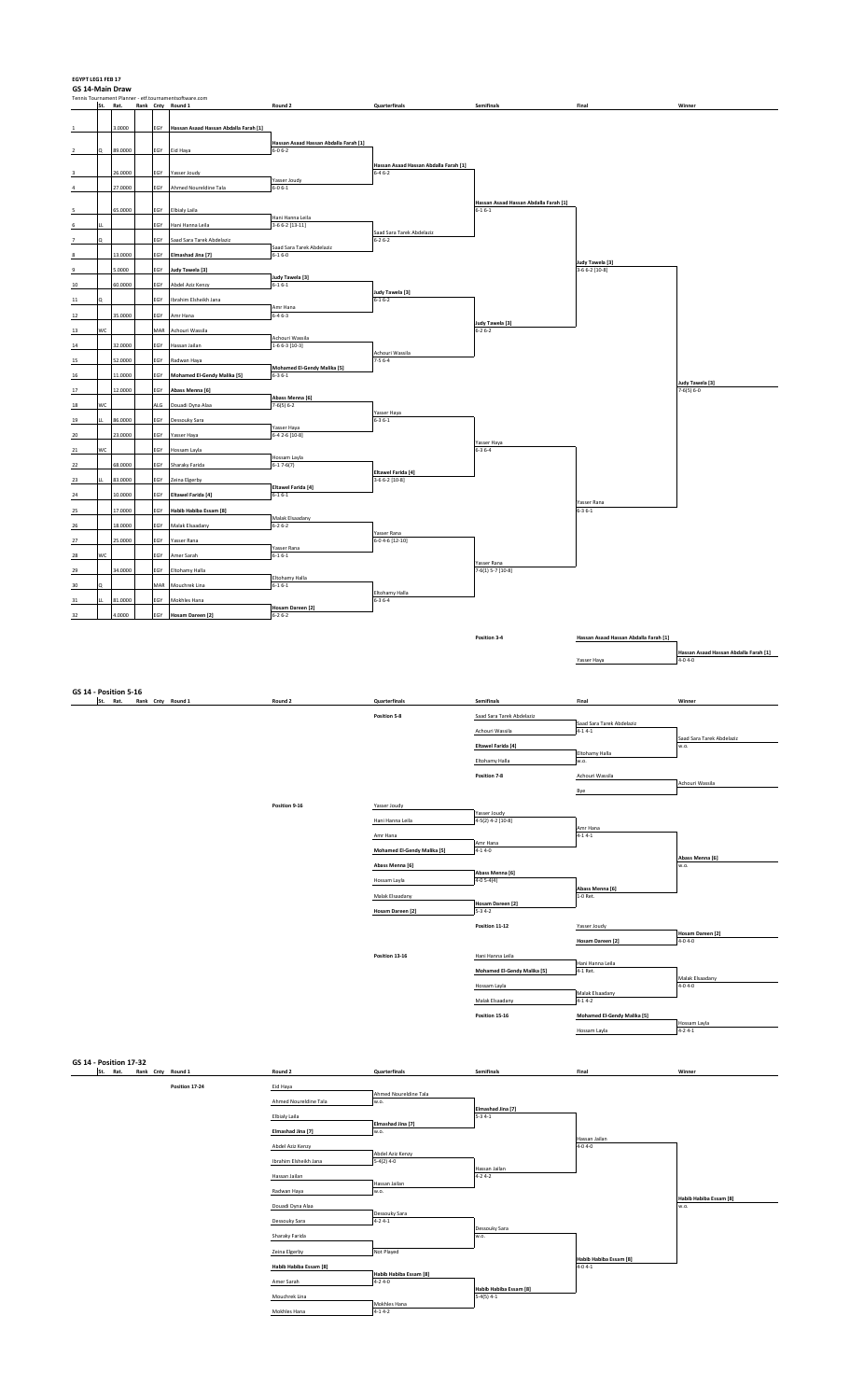